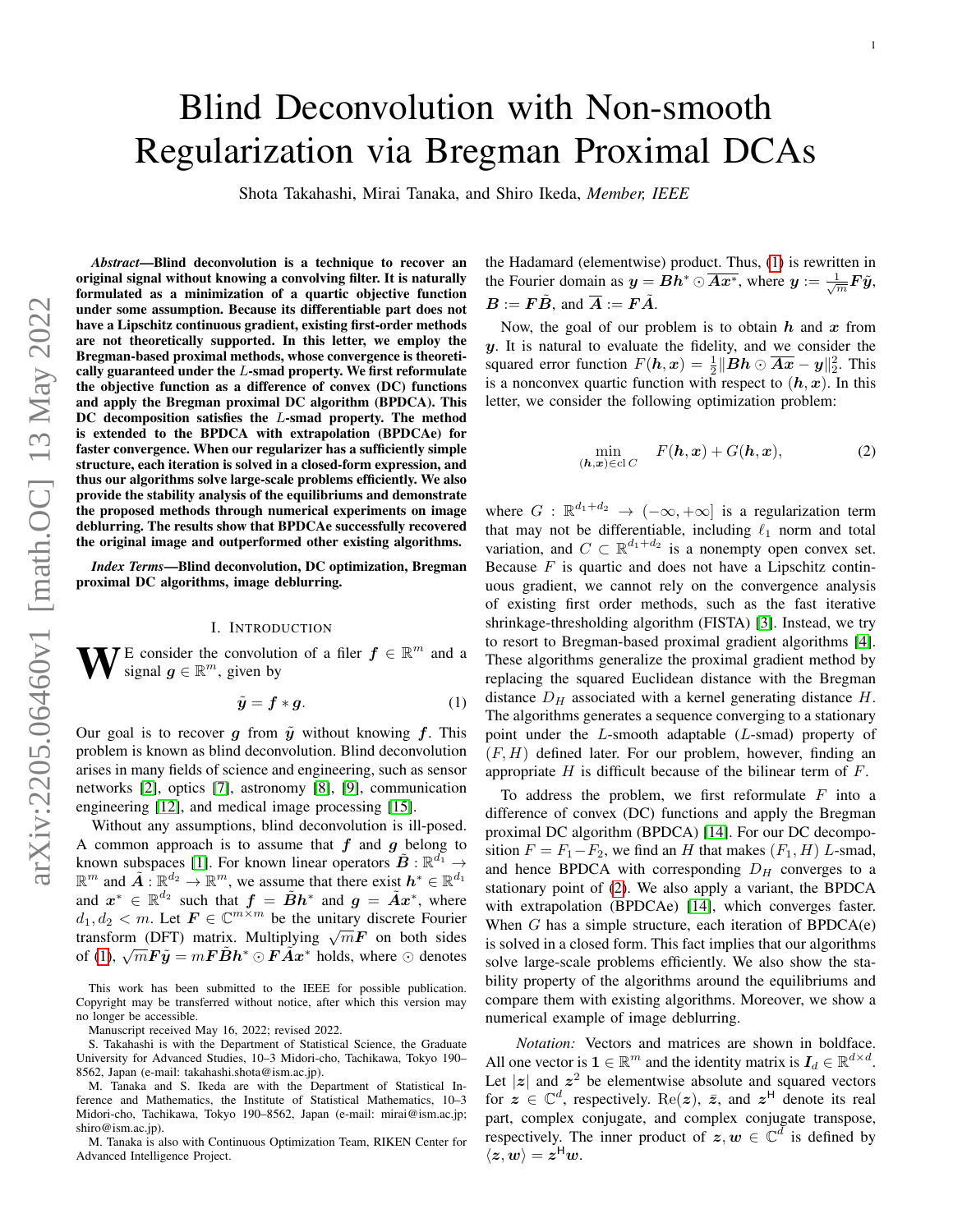### <span id="page-1-1"></span>Algorithm 1 BPDCA [\[14\]](#page-4-9) for DC optimization problem [\(3\)](#page-1-0)

**Input:** 
$$
H \in \mathcal{G}(C), \mathbf{z}^0 \in C
$$
 and  $0 < \lambda < 1/L$ .  
\n**for**  $k = 0, 1, 2, ...,$  **do**  
\n
$$
\mathbf{z}^{k+1} = \underset{\mathbf{z} \in \text{cl } C}{\text{argmin}} \{ \langle \nabla F_1(\mathbf{z}^k) - \nabla F_2(\mathbf{z}^k), \mathbf{z} \rangle + G(\mathbf{z}) + \frac{1}{\lambda} D_H(\mathbf{z}, \mathbf{z}^k) \}. \tag{4}
$$

### II. PROPOSED METHOD

### *A. DC Decomposition*

We first reformulate  $F$  in [\(2\)](#page-0-1) into a DC function. Let us define  $F_1$  and  $F_2$  as follows:

$$
F_1(\boldsymbol{h}, \boldsymbol{x}) = \frac{1}{4} ||\boldsymbol{B}\boldsymbol{h}||_4^4 + \frac{1}{4} ||\boldsymbol{A}\boldsymbol{x}||_4^4 + \frac{1}{2} (||\boldsymbol{B}\boldsymbol{h} \odot \boldsymbol{A}\boldsymbol{x}||_2^2 + ||\boldsymbol{y} \odot \boldsymbol{B}\boldsymbol{h}||_2^2 + ||\boldsymbol{A}\boldsymbol{x}||_2^2 + ||\boldsymbol{y}||_2^2),
$$
  

$$
F_2(\boldsymbol{h}, \boldsymbol{x}) = \frac{1}{4} ||\boldsymbol{B}\boldsymbol{h}||_4^4 + \frac{1}{4} ||\boldsymbol{A}\boldsymbol{x}||_4^4 + \frac{1}{2} ||\boldsymbol{\bar{y}} \odot \boldsymbol{B}\boldsymbol{h} + \overline{\boldsymbol{A}\boldsymbol{x}}||_2^2.
$$

 $F_2$  is obviously convex. By denoting  $b_i$  and  $a_j$  be the jth column vectors of  $B<sup>H</sup>$  and  $A<sup>H</sup>$ , respectively, we have  $F_1(\bm{h},\bm{x})\,=\,\frac{1}{4}\sum_{j=1}^m\left(|\bm{b}_j^{\sf{H}}\bm{h}|^2+|\bm{a}_j^{\sf{H}}\bm{x}|^2\right)^2+\frac{1}{2}(\|\bm{y}\odot\bm{B}\bm{h}\|_2^2+1)$  $||Ax||_2^2 + ||y||_2^2$ , which proves the convexity of  $F_1$ . Since  $F = F_1 - F_2$  holds, [\(2\)](#page-0-1) is equivalent to the following DC optimization problem:

$$
\min_{[\boldsymbol{h},\boldsymbol{x}]^\top \in \mathrm{cl}\, C} \quad F_1(\boldsymbol{h},\boldsymbol{x}) - F_2(\boldsymbol{h},\boldsymbol{x}) + G(\boldsymbol{h},\boldsymbol{x}).\tag{3}
$$

### *B. Bregman Proximal DC Algorithms*

Before showing DC algorithms, we define the kernel generating distances, the Bregman distances, and the L-smooth adaptable property.

*Definition 1 (Kernel Generating Distances [\[4\]](#page-4-8) and Bregman Distances*  $[5]$ *)*: Let C be a nonempty open convex subset of  $\mathbb{R}^d$ .  $H : \mathbb{R}^d \to (-\infty, +\infty]$  is called a kernel generating distance associated with  $C$  if it meets the following conditions:

- (i)  $H$  is proper, lower semicontinuous, and convex, with dom  $H \subset \text{cl } C$  and dom  $\partial H = C$ .
- (ii) H is  $C^1$  on int dom  $H = C$ .

We denote the class of the kernel generating distances associated with C by  $\mathcal{G}(C)$ . Given  $H \in \mathcal{G}(C)$ , the Bregman distance  $D_H$ : dom  $H \times \text{int dom } H \rightarrow \mathbb{R}_+$  is defined by  $D_H(z, \mathbf{w}) := H(z) - H(\mathbf{w}) - \langle \nabla H(\mathbf{w}), z - \mathbf{w} \rangle.$ 

*Definition 2 (*L*-smooth adaptable (*L*-smad) [\[4\]](#page-4-8)):* Consider a pair of functions  $(F, H)$  satisfying the following conditions:

- (i)  $H \in \mathcal{G}(C)$ ,
- (ii)  $F: \mathbb{R}^d \to (-\infty, +\infty]$  is proper, lower semicontinuous, and  $C^1$  on  $C = \text{int dom } H$  with  $\text{dom } F \supset \text{dom } H$ .

The pair  $(F, H)$  is called L-smooth adaptable (L-smad) on  $C$ if there exists  $L > 0$  such that  $LH - F$  and  $LH + F$  are convex on C.

To solve [\(3\)](#page-1-0), we introduce the Bregman proximal DC algorithm (BPDCA) [\[14\]](#page-4-9) in Algorithm [1](#page-1-1) and the BPDCA with extrapolation (BPDCAe) [\[14\]](#page-4-9) in Algorithm [2,](#page-1-2) where we denoted  $z = (h, x)$ . The function G is possibly non-smooth,

## <span id="page-1-2"></span>Algorithm 2 BPDCAe [\[14\]](#page-4-9) for DC optimization problem [\(3\)](#page-1-0)

<span id="page-1-3"></span>**Input:** 
$$
H \in \mathcal{G}(C), z^{-1} = z^0 \in C, t_{-1} = t_0 = 1,
$$
  
\n $0 < \lambda < 1/L, \rho \in [0, 1),$  and  $K \in \mathbb{N}.$   
\n**for**  $k = 0, 1, 2, ...,$  **do**  
\n $\mathbf{w}^k = z^k + \frac{t_{k-1}-1}{t_k}(z^k - z^{k-1}), t_{k+1} = \frac{1+\sqrt{1+4t_k^2}}{2}.$   
\n**if**  $k = nK$  with  $n \in \mathbb{N}$ ,  $\mathbf{w}^k \notin C$ , or  
\n $D_H(z^k, \mathbf{w}^k) > \rho D_H(z^{k-1}, z^k)$  **then**  
\n $t_{k-1} = t_k = 1$  and  $\mathbf{w}^k = z^k.$   
\n $z^{k+1} = \underset{z \in cl}{\operatorname{argmin}} \{ \langle \nabla F_1(\mathbf{w}^k) - \nabla F_2(z^k), z \rangle$   
\n $+ G(z) + \frac{1}{\lambda} D_H(z, \mathbf{w}^k) \}.$  (5)

<span id="page-1-4"></span>and when  $G$  has a sufficiently simple structure, [\(4\)](#page-1-3) and [\(5\)](#page-1-4) are easily solved. For instance, we solve subproblem [\(4\)](#page-1-3) to obtain the sparse signal and filter when  $G(h, x) = \theta_1 ||h||_1 + \theta_2 ||x||_1$ for  $\theta_1, \theta_2 \geq 0$ . Let  $\boldsymbol{u} = \mathcal{S}_{\lambda \theta_1}(\lambda \nabla_{\boldsymbol{h}} F(\boldsymbol{z}^k) - \nabla_{\boldsymbol{h}} H(\boldsymbol{z}^k))$ and  $v = S_{\lambda\theta_2}(\lambda \nabla_{\bm{x}} F(\bm{z}^k) - \nabla_{\bm{x}} H(\bm{z}^k))$ , where  $S_{\tau}$  is the soft-thresholding operator [\[4\]](#page-4-8) with  $\tau > 0$ . We can prove from [\[4,](#page-4-8) Proposition 5.1] that  $z^{k+1} = (-t^*u, -t^*v)$  solves subproblem [\(4\)](#page-1-3), where  $t^*$  is the unique positive real root of the cubic equation  $t^3(||u||_2^2 + ||u||_2^2) + t - 1 = 0$ . Note that every cubic equation has a closed-form solution via Cardano's formula. This fact indicates solution of [\(4\)](#page-1-3) is expressed in closed form. It is also true for subproblem [\(5\)](#page-1-4). When  $(F_1, H)$ is L-smad, the convergence of the algorithms to a stationary point is guaranteed [\[14\]](#page-4-9). In theory and practice, BPDCAe converges faster than BPDCA [\[14\]](#page-4-9), whereas BPDCAe requires the convexity of G.

<span id="page-1-0"></span>The following theorem provides appropriate  $H$  and  $L$  in use of Algorithms [1](#page-1-1) and [2.](#page-1-2)

<span id="page-1-5"></span>*Theorem 1:* Let H be defined by

$$
H(\boldsymbol{h}, \boldsymbol{x}) = \frac{1}{4} \left( \|\boldsymbol{h}\|_2^2 + \|\boldsymbol{x}\|_2^2 \right)^2 + \frac{1}{2} \left( \|\boldsymbol{h}\|_2^2 + \|\boldsymbol{x}\|_2^2 \right). \tag{6}
$$

Then, for any  $L$  satisfying

$$
L \geq \sum_{j=1}^{m} (3||\boldsymbol{b}_j||_2^4 + 3||\boldsymbol{a}_j||_2^4 + ||\boldsymbol{b}_j||_2^2 ||\boldsymbol{a}_j||_2^2 + ||\boldsymbol{a}_j||_2^2 + ||\boldsymbol{a}_j||_2^2), \quad (7)
$$

the function  $LH - F_1$  is convex on  $\mathbb{R}^{d_1 + d_2}$ .

*Proof:* We obtain the Hessian of  $H$  and  $F_1$  as follows:

<span id="page-1-6"></span>
$$
\nabla^2 H(\mathbf{z}) = (\|\mathbf{z}\|_2^2 + 1) \mathbf{I}_{d_1 + d_2} + 2 \mathbf{z} \mathbf{z}^{\mathsf{T}},
$$
  

$$
\nabla^2 F_1(\mathbf{h}, \mathbf{x}) = \text{Re} \begin{bmatrix} \mathbf{H}_{11} & \mathbf{H}_{12} \\ \mathbf{H}_{12}^{\mathsf{T}} & \mathbf{H}_{22} \end{bmatrix},
$$

where  $\boldsymbol{z} = (\boldsymbol{h}, \boldsymbol{x}) \in \mathbb{R}^{d_1 + d_2}$  and

$$
H_{11} := B^{H} \operatorname{diag}(2|Bh|^{2} + |Ax|^{2} + |y|^{2})B
$$
  
+  $B^{H} \operatorname{diag}((Bh)^{2})\overline{B}$ ,  
 $H_{12} := B^{H} \operatorname{diag}(Bh \odot Ax)\overline{A} + B^{H} \operatorname{diag}(Bh \odot \overline{Ax})A$ ,  
 $H_{22} := A^{H} \operatorname{diag}(|Bh|^{2} + 2|Ax|^{2} + 1)A$   
+  $A^{H} \operatorname{diag}((Ax)^{2})\overline{A}$ .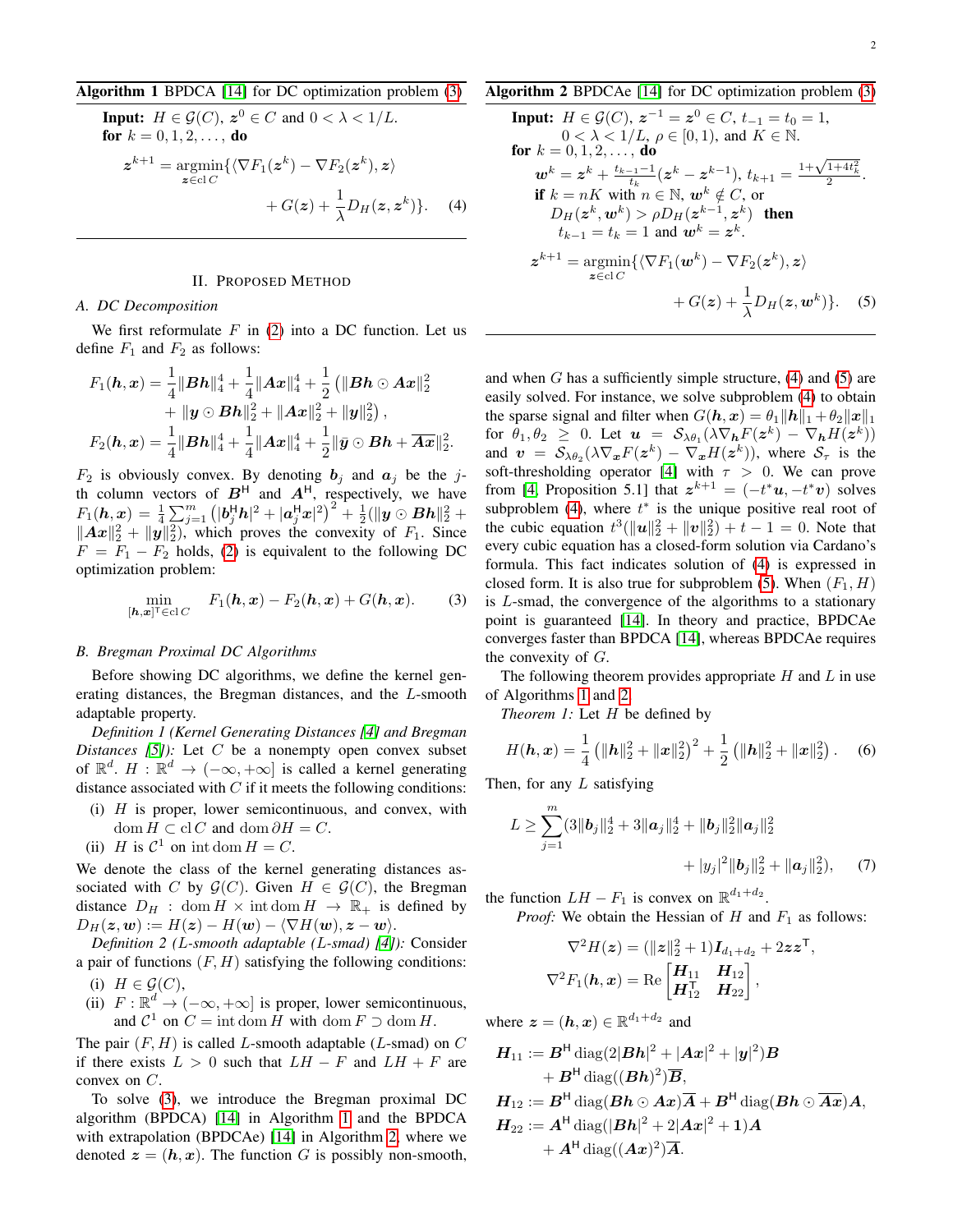Since the sum of a complex number and its conjugate is real,  $\nabla^2 F_1$  is real. To prove the convexity of  $LH-F_1$ , it is sufficient to show that  $\langle \bm w, \nabla^2F_1(\bm h,\bm x)\bm w\rangle\,\leq\,L\langle \bm w, \nabla^2H(\bm h,\bm x)\bm w\rangle$  for any  $w \in \mathbb{R}^{d_1+d_2}$ . Let separate  $w = (u, v)$  using  $u \in \mathbb{R}^{d_1}$  and  $v \in \mathbb{R}^{d_2}$ . We obtain  $\langle w, \nabla^2 H(z)w \rangle = (\|z\|_2^2 + 1) \|w\|_2^2 +$  $2\langle z, w\rangle^2$  and

$$
\langle \boldsymbol{w}, \nabla^2 F_1(\boldsymbol{h}, \boldsymbol{x}) \boldsymbol{w} \rangle = \text{Re}\langle \boldsymbol{u}, \boldsymbol{H}_{11} \boldsymbol{u} \rangle + \text{Re}\langle \boldsymbol{v}, \boldsymbol{H}_{22} \boldsymbol{v} \rangle + 2 \text{Re}\langle \boldsymbol{u}, \boldsymbol{H}_{12} \boldsymbol{v} \rangle.
$$

Each term of  $\langle w, \nabla^2 F_1(h, x)w \rangle$  is bounded as follows:

$$
\operatorname{Re}\langle \mathbf{u}, \mathbf{H}_{11}\mathbf{u}\rangle \n= \langle 2|\mathbf{B}\mathbf{h}|^2 + |\mathbf{A}\mathbf{x}|^2 + |\mathbf{y}|^2, |\mathbf{B}\mathbf{u}|^2 \rangle + \operatorname{Re}\langle (\mathbf{B}\mathbf{u})^2, (\mathbf{B}\mathbf{h})^2 \rangle \n\leq \langle |\mathbf{B}\mathbf{h}|^2 + |\mathbf{A}\mathbf{x}|^2 + |\mathbf{y}|^2, |\mathbf{B}\mathbf{u}|^2 \rangle + 2\langle |\mathbf{B}\mathbf{h}|^2, |\mathbf{B}\mathbf{u}|^2 \rangle, \n\operatorname{Re}\langle \mathbf{v}, \mathbf{H}_{22}\mathbf{v} \rangle \n= \langle |\mathbf{B}\mathbf{h}|^2 + 2|\mathbf{A}\mathbf{x}|^2 + 1, |\mathbf{A}\mathbf{v}|^2 \rangle + \operatorname{Re}\langle (\mathbf{A}\mathbf{v})^2, (\mathbf{A}\mathbf{x})^2 \rangle \n\leq \langle |\mathbf{B}\mathbf{h}|^2 + |\mathbf{A}\mathbf{x}|^2 + 1, |\mathbf{A}\mathbf{v}|^2 \rangle + 2 \langle |\mathbf{A}\mathbf{x}|^2, |\mathbf{A}\mathbf{v}|^2 \rangle, \n\operatorname{Re}\langle \mathbf{u}, \mathbf{H}_{12}\mathbf{v} \rangle \n= \operatorname{Re}\langle \mathbf{B}\mathbf{u} \odot \mathbf{A}\mathbf{v}, \mathbf{B}\mathbf{h} \odot \mathbf{A}\mathbf{x} \rangle + \operatorname{Re}\langle \mathbf{B}\mathbf{u} \odot \mathbf{A}\mathbf{v}, \mathbf{B}\mathbf{h} \odot \mathbf{A}\mathbf{x} \rangle \n\leq 2 \sum_{j=1}^{m} ||\mathbf{b}_j||_2^2 ||\mathbf{a}_j||_2^2 ||\mathbf{h}||_2 ||\mathbf{u}||_2 ||\mathbf{x}||_2 ||\mathbf{v}||_2,
$$

where the first and second inequalities hold by  $\text{Re}(\cdot) \leq |\cdot|$ , and the last inequality holds by the Cauchy-Schwarz inequality. From the above relation, we obtain

$$
\langle |\mathbf{B} \mathbf{h}|^2, |\mathbf{B} \mathbf{u}|^2 \rangle + \langle |\mathbf{A} \mathbf{x}|^2, |\mathbf{A} \mathbf{v}|^2 \rangle + \text{Re}\langle \mathbf{u}, \mathbf{H}_{12} \mathbf{v} \rangle
$$
  
\n
$$
\leq \sum_{j=1}^m (||\mathbf{b}_j||_2^4 ||\mathbf{h}||_2^2 ||\mathbf{u}||_2^2 + ||\mathbf{a}_j||_2^4 ||\mathbf{x}||_2^2 ||\mathbf{v}||_2^2
$$
  
\n
$$
+ 2 ||\mathbf{b}_j||_2^2 ||\mathbf{a}_j||_2^2 ||\mathbf{h}||_2 ||\mathbf{u}||_2 ||\mathbf{x}||_2 ||\mathbf{v}||_2)
$$
  
\n
$$
= \sum_{j=1}^m (||\mathbf{b}_j||_2^2 ||\mathbf{h}||_2 ||\mathbf{u}||_2 + ||\mathbf{a}_j||_2^2 ||\mathbf{x}||_2 ||\mathbf{v}||_2)^2
$$
  
\n
$$
\leq \sum_{j=1}^m (||\mathbf{b}_j||_2^4 + ||\mathbf{a}_j||_2^4) (||\mathbf{h}||_2^2 ||\mathbf{u}||_2^2 + ||\mathbf{x}||_2^2 ||\mathbf{v}||_2^2),
$$

where both inequalities hold by the Cauchy-Schwarz inequality. Thus, we obtain

$$
\langle \mathbf{w}, \nabla^2 F_1(\mathbf{h}, \mathbf{x}) \mathbf{w} \rangle
$$
  
\n
$$
\leq \langle |\mathbf{B}\mathbf{h}|^2 + |\mathbf{A}\mathbf{x}|^2 + |\mathbf{y}|^2, |\mathbf{B}\mathbf{u}|^2 \rangle
$$
  
\n
$$
+ \langle |\mathbf{B}\mathbf{h}|^2 + |\mathbf{A}\mathbf{x}|^2 + 1, |\mathbf{A}\mathbf{v}|^2 \rangle
$$
  
\n
$$
+ 2\langle |\mathbf{B}\mathbf{h}|^2, |\mathbf{B}\mathbf{u}|^2 \rangle + 2\langle |\mathbf{A}\mathbf{x}|^2, |\mathbf{A}\mathbf{v}|^2 \rangle + 2 \operatorname{Re} \langle \mathbf{u}, \mathbf{H}_{12} \mathbf{v} \rangle
$$
  
\n
$$
\leq \sum_{j=1}^m (||\mathbf{b}_j||_2^2 ||\mathbf{u}||_2^2 (||\mathbf{b}_j||_2^2 ||\mathbf{h}||_2^2 + ||\mathbf{a}_j||_2^2 ||\mathbf{x}||_2^2 + |y_j|^2)
$$
  
\n
$$
+ ||\mathbf{a}_j||_2^2 ||\mathbf{v}||_2^2 (||\mathbf{b}_j||_2^2 ||\mathbf{h}||_2^2 + ||\mathbf{a}_j||_2^2 ||\mathbf{x}||_2^2 + 1)
$$
  
\n
$$
+ 2(||\mathbf{b}_j||_2^4 + ||\mathbf{a}_j||_2^4) (||\mathbf{h}||_2^2 ||\mathbf{u}||_2^2 + ||\mathbf{x}||_2^2 ||\mathbf{v}||_2^2)
$$
  
\n
$$
\leq \sum_{j=1}^m (3||\mathbf{b}_j||_2^4 + 3||\mathbf{a}_j||_2^4 + ||\mathbf{b}_j||_2^2 ||\mathbf{a}_j||_2^2
$$
  
\n
$$
+ |y_j|^2 ||\mathbf{b}_j||_2^2 + ||\mathbf{a}_j||_2^2) (||\mathbf{z}||_2^2 + 1) ||\mathbf{w}||_2^2
$$
  
\n
$$
\leq L \langle \mathbf{w}, \nabla^2 H(\mathbf{h}, \math
$$

From Theorem [1,](#page-1-5) we obtain the following (proofs are omitted). *Corollary 1:* Let  $H_C \in \mathcal{G}(C)$  be defined by  $H_C(z) =$ 

<span id="page-2-0"></span> $\frac{1}{4}||z||_2^4 + \frac{1}{2}||z||_2^2 + \delta_C(z)$ , where  $\delta_C(z)$  is the indicator function  $\delta_C(z) = 0$  for  $z \in C$  and  $\delta_C(z) = \infty$  otherwise. For any L satisfying [\(7\)](#page-1-6), the pair  $(F_1, H_C)$  is *L*-smad on *C*.

From Corollary [1,](#page-2-0) we can immediately prove the following corollary by using [\[14,](#page-4-9) Theorems 2 and 7].

*Corollary 2:* Let  $\{z^k\}$  be a sequence generated by BPDCA(e) with  $0 < \lambda L < 1$  for [\(3\)](#page-1-0). For BPDCAe, assume G is convex. Then,  $\{z^k\}$  converges to a stationary point of [\(3\)](#page-1-0). Note that a stationary point of [\(3\)](#page-1-0) is defined as a point  $z \in C$  satisfying  $-\nabla F_1(z) + \nabla F_2(z) \in \partial G(z)$ , where  $\partial G$  denotes the limiting subdifferential of G defined in [\[14,](#page-4-9) Definition 5], which coincides with the subdifferential of G under the convexity. Note that under the convexity of  $G$ , it is theoretically guaranteed that a sequence generated by FISTA would converge to the stationary point if  $F$  had a Lipschitz continuous gradient. In our problem, the convergence of FISTA is not theoretically guaranteed because  $F$  does not have it. Although FISTA is not applicable, the convergent points of BPDCA(e) and FISTA share the same stationary points in theory.

### <span id="page-2-1"></span>*C. Stability Analysis*

We show the stability analysis of BPDCA(e), FISTA, and the alternating minimization (AM) [\[6\]](#page-4-11), [\[10\]](#page-4-12), [\[13\]](#page-4-13) around the equilibrium points. Here, we define  $\Phi(z)$  =  $G(z) + \langle \nabla F(z^k), z \rangle + \frac{1}{\lambda} D_H(z, z^k)$ . Then, the first-order condition  $0 \in \partial \Phi(z^{k+1}) = \partial G(z^{k+1}) + \nabla F(z^k) +$  $\frac{1}{\lambda} (\nabla H(\mathbf{z}^{k+1}) - \nabla H(\mathbf{z}^k))$  is approximated as follows:

$$
\mathbf{0} \simeq \boldsymbol{\zeta}^{k+1} + \nabla F(\boldsymbol{z}^k) + \frac{1}{\lambda} \nabla^2 H(\boldsymbol{z}^k) (\boldsymbol{z}^{k+1} - \boldsymbol{z}^k),
$$

where  $\zeta^{k+1} \in \partial G(z^{k+1})$ . Because  $\nabla^2 H(z^k)$  is regular, we obtain

$$
\boldsymbol{z}^{k+1} - \boldsymbol{z}^k \simeq -\lambda \nabla^2 H(\boldsymbol{z}^k)^{-1} (\boldsymbol{\zeta}^{k+1} + \nabla F(\boldsymbol{z}^k)),
$$

which indicates that  $z^{k+1} - z^k$  is greatly affected by  $\nabla^2 H(z)^{-1} = \frac{1}{\|z\|_2^2 + 1} \left( I_{d_1 + d_2} - \frac{2zz^\mathsf{T}}{3\|z\|_2^2 + 1} \right)$ . Thus, H is important for the performance of BPDCA. For BPDCAe, this fact is also true by substituting  $w^k$  for  $z^k$ .

To simplify the stability analysis of FISTA, we consider ISTA, which is FISTA without extrapolation. Setting  $H(z) =$  $\frac{1}{2}||z||_2^2 =: H_1(z)$ , *i.e.*,  $\nabla^2 H_1(z) = I_{d_1+d_2}$ , we obtain

$$
z^{k+1} - z^k \simeq -\lambda(\zeta^{k+1} + \nabla F(z^k)).
$$

Since F does not have a Lipschitz continuous gradient,  $\lambda$  is close to 0, *i.e.*,  $z^k \approx z^{k+1}$ . This implies that convergence of (F)ISTA is slow.

When  $G(x, h)$  is convex, [\(2\)](#page-0-1) is convex with respect to h for fixed x and vice versa. AM is a method to update x and  $h$ alternatingly, which will be easily implemented and converge. The first-order conditions around the equilibrium points are

$$
0 \in \partial_{\mathbf{h}} G(\mathbf{h}^{k+1}, \mathbf{x}^{k}) + \nabla_{\mathbf{h}} F(\mathbf{h}^{k+1}, \mathbf{x}^{k})
$$
  
\n
$$
\simeq \partial_{\mathbf{h}} G(\mathbf{h}^{k+1}, \mathbf{x}^{k}) + \nabla_{\mathbf{h}} F(\mathbf{h}^{k}, \mathbf{x}^{k}) + M_{\mathbf{h}}(\mathbf{h}^{k+1} - \mathbf{h}^{k}),
$$
  
\n
$$
0 \in \partial_{\mathbf{x}} G(\mathbf{h}^{k+1}, \mathbf{x}^{k+1}) + \nabla_{\mathbf{x}} F(\mathbf{h}^{k+1}, \mathbf{x}^{k+1})
$$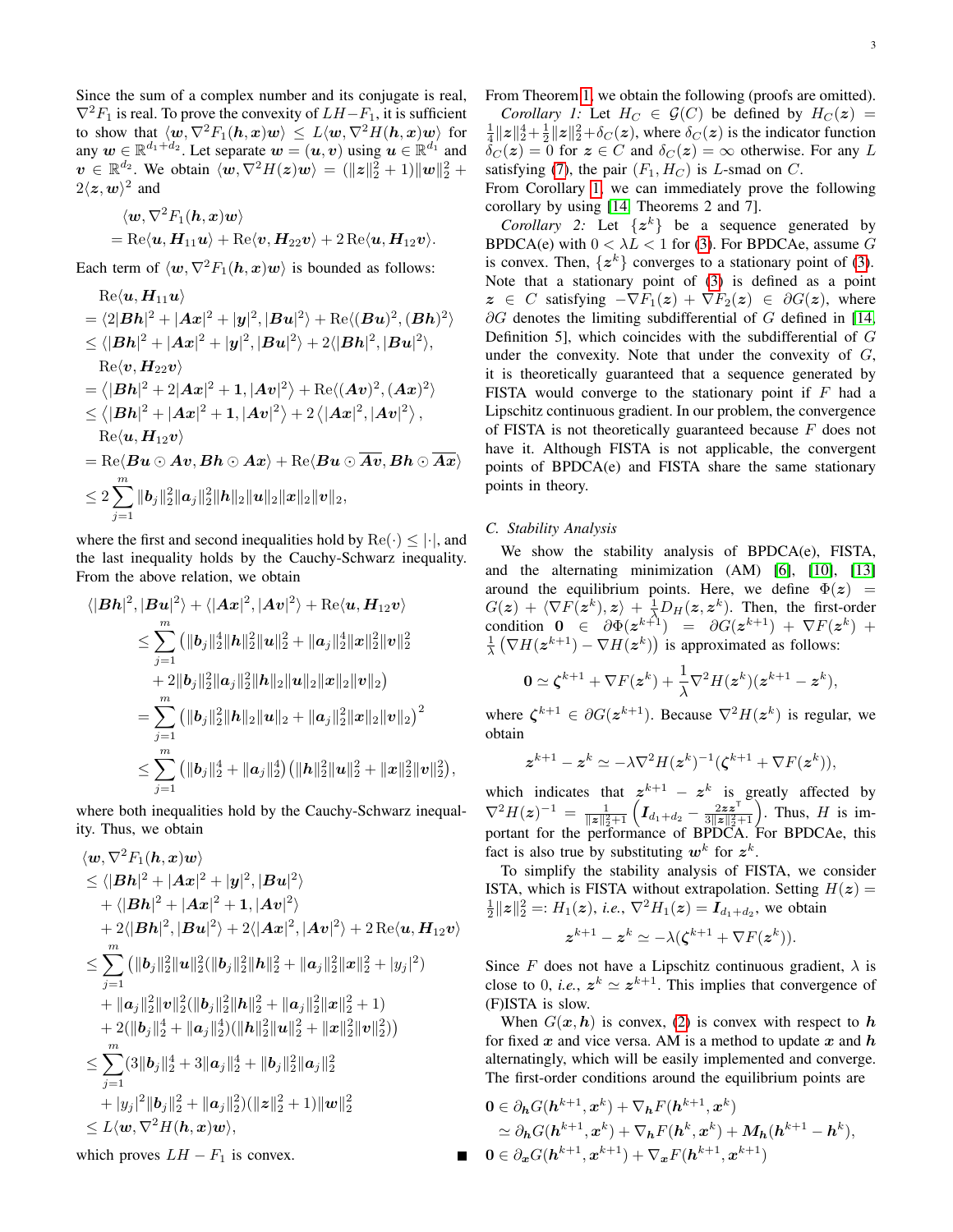<span id="page-3-1"></span>

Fig. 1. The ground truth f and g, the blurred image  $\tilde{y}$ , and  $Bh^k$ and  $\overline{A}x^k$  recovered by BPDCAe.

<span id="page-3-2"></span>

Fig. 2. Plots of  $\log_{10} |\Psi(h^k, \boldsymbol{x}^k) - \Psi^*|$  at each iteration.

$$
\simeq \partial_{\boldsymbol{x}} G(\boldsymbol{h}^{k+1},\boldsymbol{x}^{k+1}) + \nabla_{\boldsymbol{x}} F(\boldsymbol{h}^{k+1},\boldsymbol{x}^k) + \boldsymbol{M}_{\boldsymbol{x}}(\boldsymbol{x}^{k+1} - \boldsymbol{x}^k),
$$

where  $M_h = \nabla^2_{hh} F(h^k, x^k)$ ,  $M_x = \nabla^2_{xx} F(h^k, x^k)$ , and the last approximation holds from  $h^{k+1} \simeq h^k$  in  $M_x$ . For  $\zeta_{\mathbf{h}}^{k+1} \in \partial_{\mathbf{h}} G(\mathbf{h}^{k+1}, \mathbf{x}^{k})$  and  $\zeta_{\mathbf{x}}^{k+1} \in \partial_{\mathbf{x}} G(\mathbf{h}^{k+1}, \mathbf{x}^{k+1})$ , we obtain

$$
h^{k+1} - h^k \simeq -M_h^{-1}(\zeta_h^{k+1} + \nabla_h F(h^k, x^k)),
$$
  

$$
x^{k+1} - x^k \simeq -M_x^{-1}(\zeta_x^{k+1} + \nabla_x F(h^{k+1}, x^k)).
$$

Because  $M_h$  and  $M_x$  are not always regular matrices, AM might be unstable. In addition, the equilibrium point by AM may be different from the stationary point of [\(2\)](#page-0-1). It is demonstrated in numerical experiments (Figure [3\)](#page-3-0).

### III. NUMERICAL EXPERIMENTS

We demonstrated efficiency of our proposed method by image deblurring via solving problem [\(2\)](#page-0-1). We set  $d_1 = 2304$ ,  $d_2 = 65536$ , and  $m = 262144$  and appropriately took a ground truth of  $(h^*, x^*)$ . Using them, we generated a blurring kernel  $\mathbf{f} = \tilde{\mathbf{B}} \hat{\mathbf{h}}^*$  and an original image  $\mathbf{g} = \tilde{\mathbf{A}} \mathbf{x}^*$ , where  $\tilde{B}$  :  $\mathbb{R}^{d_1} \to \mathbb{R}^m$  is an operator reshaping  $h \in \mathbb{R}^{d_1}$  into a  $\sqrt{m} \times \sqrt{m}$  image and  $\tilde{A}$  :  $\mathbb{R}^{d_2} \to \mathbb{R}^m$  is an inverse discrete Meyer wavelet transform operator. Figure [1](#page-3-1) depicts  $f$  and  $g$  used in our experiments:  $f$  corresponds to a diagonal blurring and  $g$  approximates a natural image. We also set  $C =$  $\{(h, x) \in \mathbb{R}^{d_1} \times \mathbb{R}^{d_2} \mid h > 0, x > 0\}$  and  $G(h, x) = \theta \|h\|_1$ with  $\theta = 0.01$  (the non-smooth  $\ell_1$  regularizer) because h is supposed to be sparse in practice of image deblurring.

We solved problem [\(2\)](#page-0-1) corresponding to the setting above with BPDCA(e), FISTA, and AM. For BPDCA(e), we adjusted  $L$  which satisfies [\(7\)](#page-1-6) and used it as a fixed step size. Step sizes in all iterations of FISTA were obtained by backtracking. The maximum number of iterations for BPDCA(e) and FISTA was

<span id="page-3-0"></span>

Fig. 3. The upper row shows  $h^k$ , and the lower row shows  $\tilde{A}x^k$ .

<span id="page-3-3"></span>

Fig. 4. (a-b) BPDCAe and (c-d) BPDCA.

30000, and that for AM was 3000 because the subproblems of AM were solved approximately by 10 iterations of FISTA at each iteration. For all methods, the initial points  $h^0$  and  $x^0$  are set to be the left and right singular vectors corresponding to the leading singular value of  $B^H$  diag(y) $\overline{A}$ , respectively, which is proposed in [\[11\]](#page-4-14). The difference between the objective value at each iteration and those at the ground truth is plotted in Figure [2](#page-3-2) in log-scale, where we denoted  $\Psi = F + G$  and  $\Psi^* := \Psi(h^*, x^*)$ . As we can see from Figure [2,](#page-3-2) BPDCAe outperformed the other algorithms: Its convergence was the fastest, and the final objective value  $\Psi(h^k, x^k)$  was the best. Figure [3](#page-3-0) shows the recovered images. Figure [3b](#page-3-0) shows that there is almost no difference between  $\tilde{A}x^*$  and  $\tilde{A}x^k$ , while  $h<sup>k</sup>$  was not completely recovered. Figures [3b](#page-3-0) and [3e](#page-3-0) show that the sequences generated by AM converged to a different stationary point (see also Subsection [II-C\)](#page-2-1).

We also solved the deblurring problem with the  $\ell_2$  regularizer  $G(h, x) = \theta ||h||_2^2$  with  $\theta = 0.01$ . The comparison between the results from these two regularizers are shown in Figure [4.](#page-3-3) It shows the superiority of the non-smooth  $\ell_1$ regularization over the  $\ell_2$  one, which did not recover the sparse blurring kernel.

### IV. CONCLUSION

In blind deconvolution, recovering the original signal and the filter is naturally formulated as a minimization a quartic objective function. While existing first-order methods are not theoretically supported because its differentiable part does not have a Lipschitz continuous gradient, our Bregman proximal DC algorithms efficiently work for this problem. We found an appropriate DC decomposition and kernel generating distance, and we proved the convergence theoretically using them. Our numerical experiments on image deblurring demonstrated